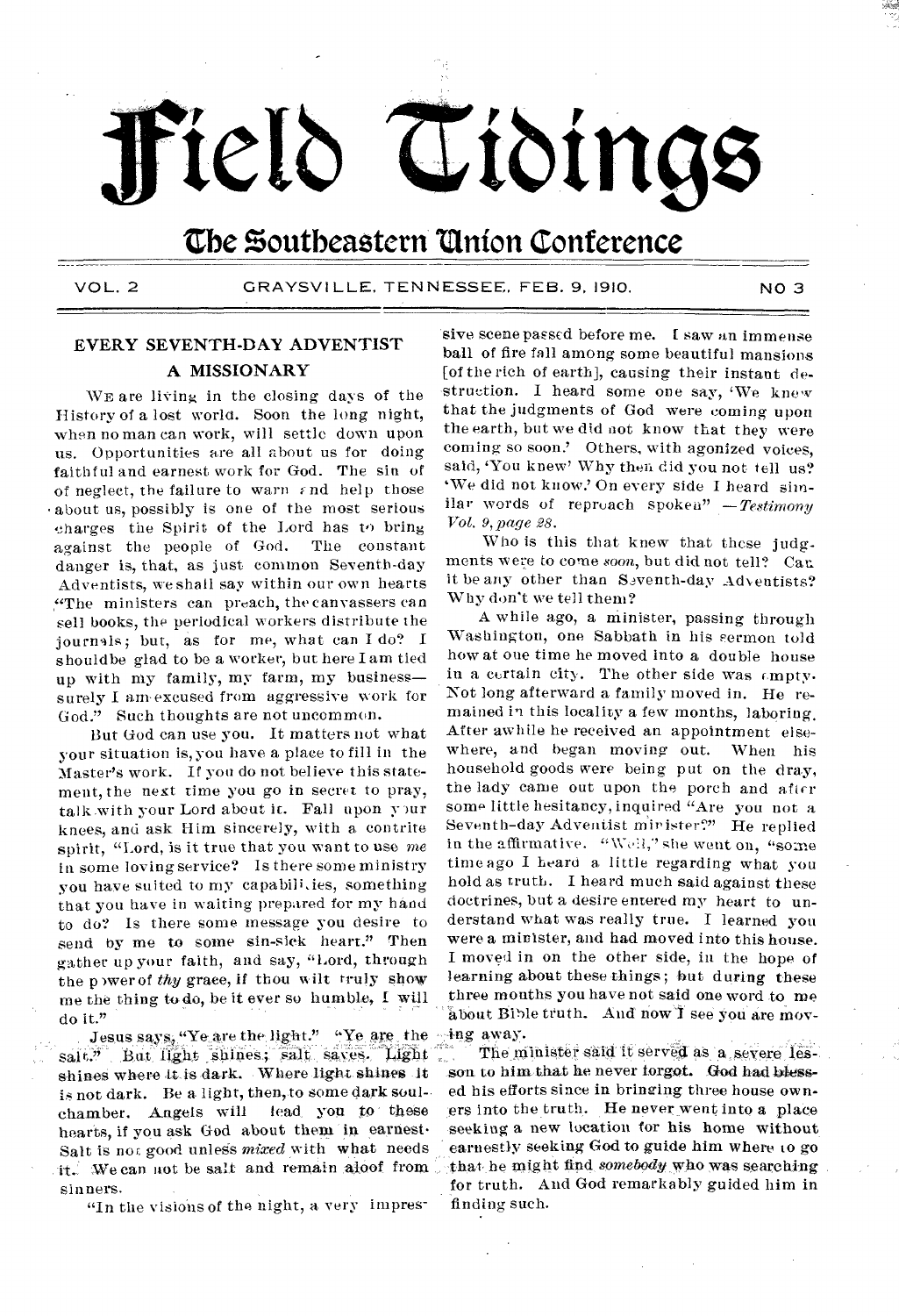This lesson is obvious. God wants us to become acquainted with our near neighbors. But custom and our own inclination often lead us to neglect these, and what little we do, We do for those father away.

"When the reproach of indolence and slothfulness shall have been wiped away from the church; the Spirit of the Lord will be graciously manifested. Divine power will be revealed. The church will see the providential working of the Lord of Hosts. The light will shine forth in clear, strong rays, and, as in the time of the apostles, many souls will turn from error to truth. The earth will be lighted with the glory of the Lord.

"Heavenly angels *have long been waiting* for human agents—the *members* of the church—to cooperate \_with them in the great work to be done. They are waiting for you. So vast is the field, so comprehensive the design, that every sanctified heart will be pressed into service as an instrumen 6 of divine *power."—"Testimony," Vol. 9, pages 46, 47.* 

Thus every true Seventh-day Adventist will become a home missionaryfor God.

T. E. BOWEN.

### FLORIDA CAMP-MEETING

Through a misunderstanding as to who should report the proceedings of our conference meeting held in connection with the camp-meeting at Orlando, it has not yet arpeared in the columns of this paper. Perhaps it is "better late than never" and to respond to some of the many inquries concerning, the camp-meeting we write.

• This meeting, held in Orlando, the later part of October, was the largest meeting we yet have had in our conference. Over two hundred were present at the Sabbr th-school. Many testified that this was the best camp-meeting they ever attended. The conference meeting was held a few days previous to the camp-meeting-proper, and thus the greater portion of the business was out of the way so that greater attention could be given to the spiritual part of the meeting.

The laborers from abroad were Elders Daniells, Westworth, Dowsett, and Brother Cole. The deliberations of the conference were harmonious in every way, there not being a dissenting vote throught out the entire meeting.

Those present manifested their love and loyalty to this truth by the liberal offerings and pledges made for the furtherance of the work. Over \$1,800.00 was given in pledges and offer-

ings. \$1000.00 of this was to missions, \$250.00 of which was voted-from surplus of tithe on hand. As we listened to the talks given by Elder Daniels concerning our mission work throughout the wide, wide world, it made all feel that the coming of the Lord was near at hand, and that this work is going with great power. While we see the great advancement made, and see the great work yet to be accomplished, it only inspires us to take hold with renewed zeal and courage, and to do all in our power to extend the light of this truth, so dear to us, to those, who, not even knowing the name of Jesus, are in total darkness..

The treasurer's report brought both courage and a rising of vote of thanks to the Giver all of things. During the year we had been able to surmount many obstacles. Several of the funds which had been so heavily overdrawn in the past were now all paid, and there was a financial gain of over \$2000.00 The increase of tithe over the previous year being over \$2000.00. and the increase of offerings received for missions over \$1000.00 Besides this, the conference had gained \$1000 00 in shares in the Florida sanitarium. While these figures bring forth praise and thanksgiving, we realize that they bring added responsibilities. This means more work should be done. Now that we have advanced, it *means* continued advancement. This work is one in which we can act collectively or individually stand still: We must "Go forward."

One day was pleasantly and profitably spent in a trip to the sanitarium grounds. All seemed to enjoy the fact that we now haw', as a part of our work in this conference, a sanitarium. While the institution is only a little over a year old and has been made what it is by the sacrifice of a few, it is a source of great encouragement to note the progress made, and to know that its advantages are so greatly appreciated by all. The Medical Missionary work is the right arm of the Third Angel's Message.

While at the sanitarinm, baptism was administered in the beautiful lake on the premises

One important feature of the camp-meeting was the Youth's meeting. Before the early morning services, the young people gathered in their tent to unite in prayer and seeking God for power to overcome, and to pray for the backsliden. These early morning meetings resulted in much good. Two other services for the youth were conducted each day,-a Bible study each morning, and a devotional service in the evening.

Many good resolutions were passed at the conference meeting, but space will not permit them all in this issue. We will give more of them next week. Mrs. R. G. STRINGER.

*Secretary.*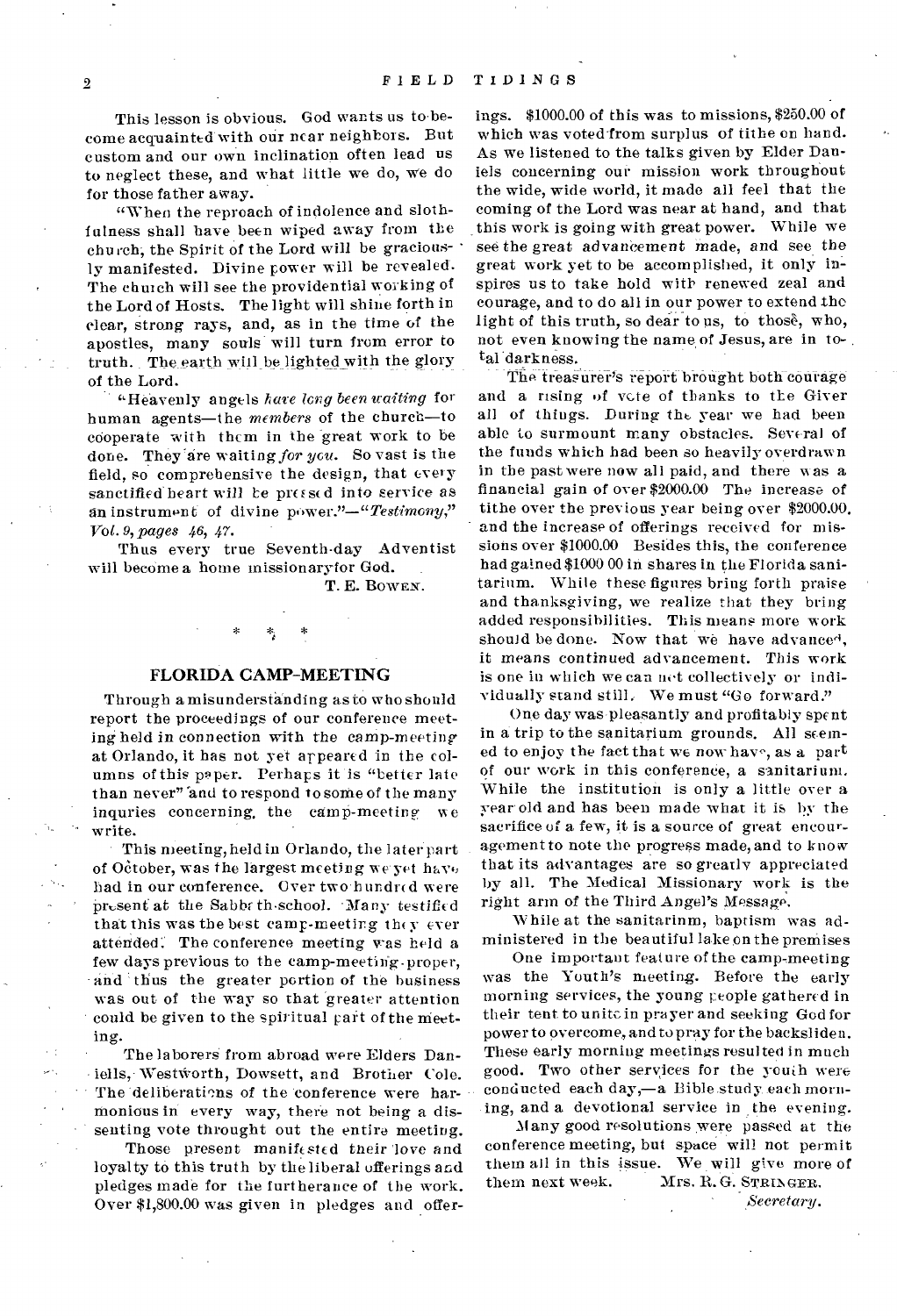### TWO IMPORTANT PLANS

At the recent session of the Southeastern 'Union Conference held at Atlanta, many important resolutions were passed, and plans adopted concerning the work at home and abroad. I desire to mention two in this article.

It was unanimously decided that the Southeastern Union Conference gladly accept her proportionate share of the \$300,000.00 fund proposed by the General Conference for more thoroughly establishing the work in regions beyond. This fund is to be raised as' soon as possible, working to the end of having it ail in by the next session of the General Conference. In assuming this amount; we agree to raise four dollars and eighty cents'per member for our entire constituency. We hope to see the major part of this fund come in this year. We therefore hope each conference efficial and church elder will begin at once in a definate way to raise this amount so we will not be behind with our portion. The Southeastern Union does not want to be behind in any sense.

We also voted to recommend that each member in the Union sell at least two copies, yearly, of "Ministry of Healing," for the next three years, for the relief of our sanitariums. This book has been donated by the author for this purpose, and all our people are asked to join in a continued campaign, 'turning in all receipts from the sale of the book, thus netting about \$1.00 per hook to be used for the relief of our sanitariums

Both of these recommendations are reasonable and easy to accom plish. We are in the time when we need to give our undivided energies to the finishing of the work. Dear brethren and sisters, let each do his part, and God will graciously bless in the result.

CHAS. THOMPSCN, *President S. F. Union. \* \* \** 

### TO SOUTH CAROLINA

Our canvassers Institute was opened in Woodruff, South Carolina, January 28.

A short, but excellent, Book men's Convention held in Atlanta, Ga., recently, revealed the fact that our canvassers are doing more, and better service throughout the Southeastern Union conference than ever before, and are now preparing to push the friumphs of the cross with added zeal this year. Our cause would make slow progress, were it not fcr the faithful fieldman and his book satchel. So we should all feel that it is our duty to help these men and women to get a better preparation for more efficient work. We can do this by combining with our prayers some cash with which to provide

them food and warmth during their institute work. We call upon our brethren to assist us as much as lies in their power. You will be doing a noble work thus to do, and as it really "is more blessed to give" we ask you to do what you can,

Send any amount from 25 cents up to \$10.00 or more, either to Miss Eliza Warner, Spartanburg, S. C., R. F. D. No. 5, or the writer, and you will be duly receipted for same.

H. B. GALLION, *State Agent.* 

 $*$   $*$ 

### A LAND SLIDE IN FLORIDA

\*

There is no cause for complaint regarding the onward march of the book work in Florida. By consulting the tab ilated statement elswhere in this issue, you will see that almost as many orders were taken as there were' hours put in and that the total sales aggregate  $$1446.00$ while the amount delivered was \$351.60. I feel that this is excellent; when taken into account that" January is always considered the dull month ; also, that several of our best' canvassers did not reach their territory until the last week in the month. We shall set our stakes for \$3,000.00 during February, the short month, and shall look alone to God for victory every step of the way.

As I mail this report, two mere persons one a master-artist at the book selling game, the other wholly untried, but the brightest of the bright—are packing their grip $\gamma$  preparatory to taking passage for Florida. One will locate at Sanford, the other at Gainesville

I am certainly of good courage, but feel my utter helplessness as never before, for the work is so great, and the message so important.

E. R. BUTTON, *Field Agent.* 

\*

*Lakeland, Fla.* 

### LOCKHART FLORIDA

The effort here at Lockhart will soon close. Although we have been here a longer time than is usually spent in one place, yet we feel that it has not been in vain. Several have accepted the truth and are holding on faithfully, al-Aduet it is-a greatdeal 'harder ferlhom this' mill town than it is in many other places.

We believe that it is in the providence of God that a new church building has been started here, and we expect to have this ready for dedication by Feburary 5-6- We have nearly enough money in sight now to complete it, most of which has been raised by the people of this community. It is expected that a church